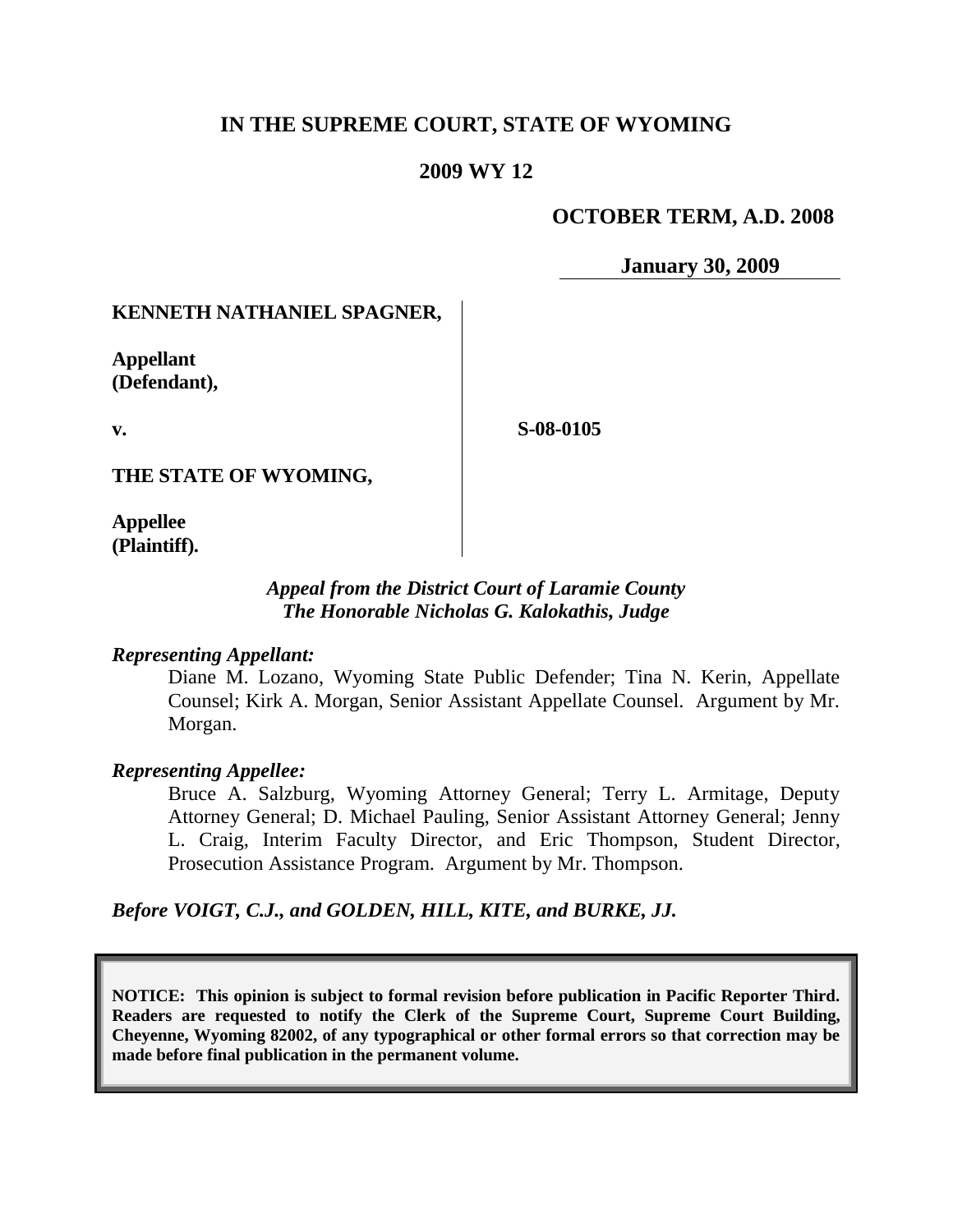## **VOIGT, Chief Justice.**

[¶1] The appellant was charged by Information with two counts of first-degree sexual assault and three counts of third-degree sexual assault. A jury found him guilty of all five crimes. The appellant contended below, and contends again on appeal, that the Information and its supporting affidavit afforded him insufficient notice of the charges against him, that the verdict form was flawed, and that the district court improperly allowed amendment of the Information to conform to the evidence. Finding no error, we affirm.

#### **ISSUES**

[¶2] 1. Did the Information and Affidavit of Probable Cause adequately inform the appellant of the nature and cause of the accusation against him, as required by the Sixth Amendment to the United States Constitution and Article 1, Section 10 of the Wyoming Constitution, and of the essential facts constituting the offense charged, as required by W.R.Cr.P. 3(b)(2)?

2. Was there a fatal variance between the charges contained in the Information and the charges proven at trial, such as to deprive the appellant of his right to due process of law or his right to notice under the Sixth Amendment to the United States Constitution and Article 1, Section 10 of the Wyoming Constitution?

3. Did the district court abuse its discretion or deprive the appellant of his right to due process of law or his right to notice under the Sixth Amendment to the United States Constitution and Article 1, Section 10 of the Wyoming Constitution by granting the State's motion to amend Count I of the Information, after the State had rested and after the appellant had moved for a judgment of acquittal?

## **FACTS**

[¶3] The victim in this case is a female juvenile who was less than fourteen years of age during all times mentioned herein, and who sometimes lived with her mother and sometimes lived with her grandmother.<sup>1</sup> The appellant moved into the basement of the grandmother's house in August or September of  $2005$ .<sup>2</sup> He moved out in March of 2007. On March 27, 2007, the victim told her grandmother that the appellant had been "raping" her. A medical examination revealed healed notches and tears in the victim's hymen, irregular tissue and formation of the hymen, and red tears and healed tears in her rectum.

 $1$  The victim was not biologically related to the two women, but that fact is of no consequence in this matter.

 $2$  This date, which is significant, was established at trial by the grandmother's testimony.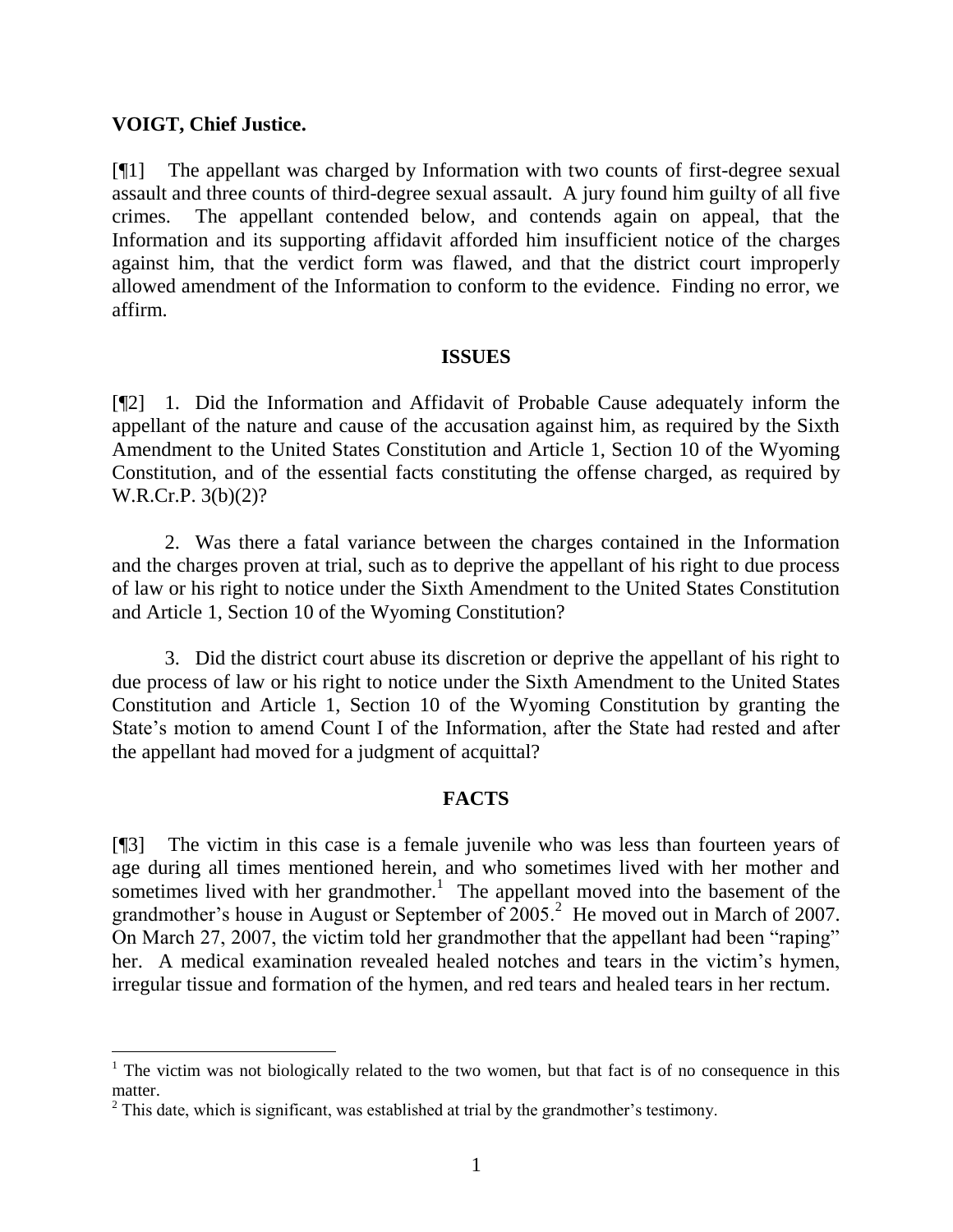[¶4] The primary issue in this case is whether there was a variance between the facts underlying the original charges and the facts proven at trial. Consequently, we will set out the facts as they appeared at various stages of the proceedings. The five counts of the Information were in statutory format, with the following relevant factual allegations:

1. Count I alleged forcible sexual intrusion between June 1, 2004 and July 31, 2004.

2. Count II alleged forcible sexual intrusion between November 1, 2003 and January 31, 2007.

3. Count III alleged sexual contact with a victim under the age of fourteen years between November 1, 2003 and January 31, 2007.

4. Count IV alleged sexual contact with a victim under the age of fourteen years between November 1, 2003 and January 31, 2007.

5. Count V alleged sexual contact with a victim under the age of fourteen years between November 1, 2003 and January 31, 2007.

[¶5] The Affidavit of Probable Cause filed in support of the Information, which Affidavit was signed by the investigating officer, contained the following relevant factual allegations:

> 3. That between the 1st day of November, 2003 and 31st day of January, 2007, in Laramie County, Wyoming, 51-year-old Kenneth Nathaniel Spagner did commit multiple acts of sexual intrusion on [the victim].

> That on 3/28/07, [the victim] reported to Cheyenne Police Officer L. Koeppel that Kenneth Spagner tried to "stick his 'thingie' (penis) inside of her" on several occasions within the past several years.

> That [the victim] also stated the last incident was in January of this year (2007) in which Kenneth Spagner told her to take off her clothes and lay down. Kenneth then took off his clothes and laid on top of her.

> That [the victim] stated Kenneth Spagner has tried to stick his "thingie" in her butt.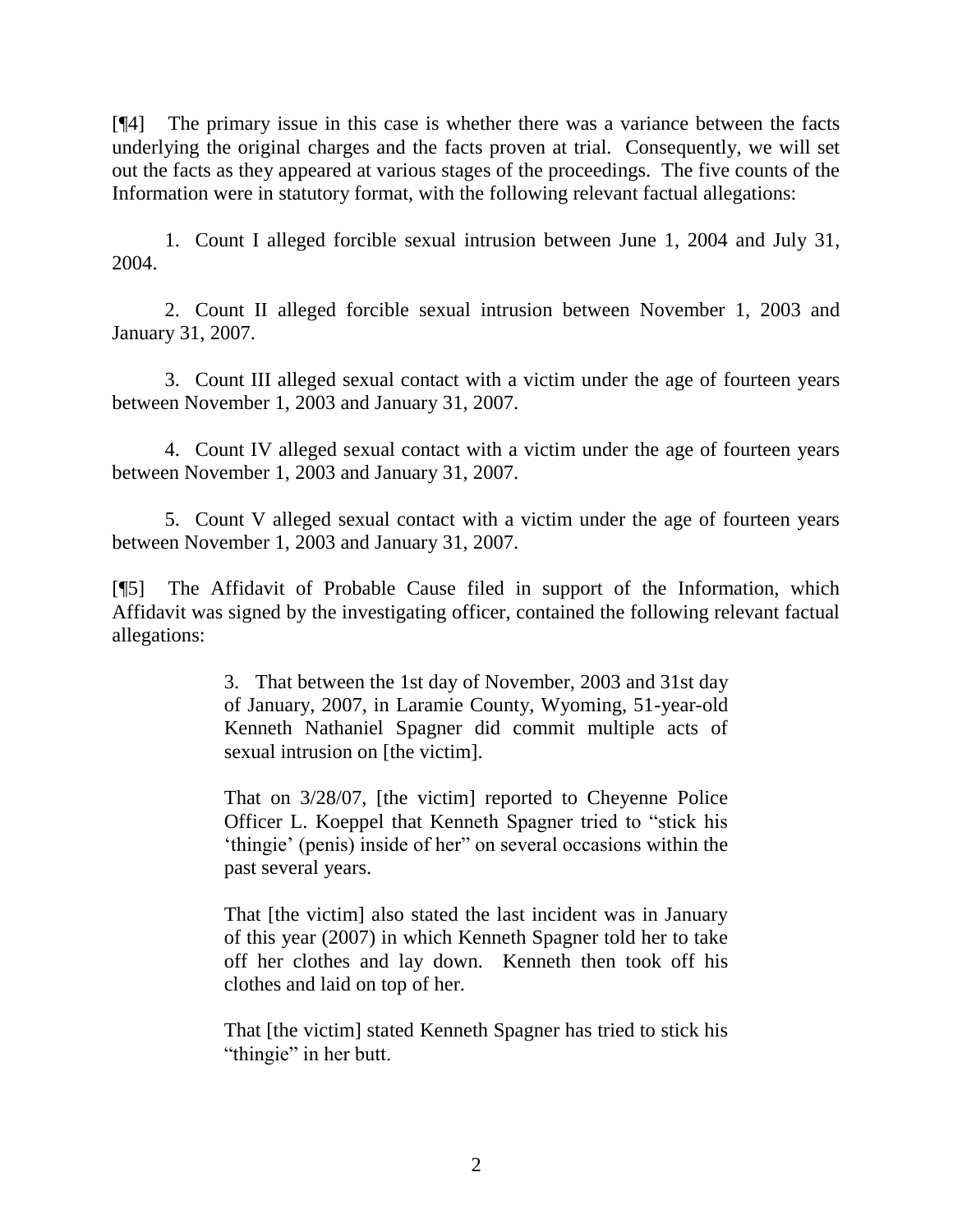That Kenneth Spagner told [the victim] if she told anyone, she would "end up like the missing girls on TV."

That [the victim] said the incidents occurred in her [grandmother's] home.

That on 3/30/07 I, Detective J.F. Gay III, was assigned follow-up investigation for this case.

That on 4/2/07, a forensic interview was conducted with [the victim].

That during the forensic interview, [the victim] stated, substantially, the following:

> A few weeks after Kenneth moved in with her family (November 2003) she was lying on the couch watching Drake & Josh (TV show) when Kenneth laid on top of her (clothed) and began moving up an[d] down trying to have sex with her. Kenneth was also trying to kiss her neck. Further, [the victim] felt a little bump with regard to Kenneth moving up and down. That after this incident Kenneth told [the victim] "If you tell them, I will kill you." That Kenneth was referring to [her grandmother and one of the grandmother's daughters] when saying "if you tell them."

> Another incident occurred approximately during November 2004 (approximately 1 year later). [The victim] was sitting on a chair at her residence wearing loose fitting jeans. Kenneth put his hands in [the victim's] pants and touched her "pee-pee" (vagina). [The victim] said Kenneth kept holding on to her "peepee" while she was trying to get away from him. [The victim] was trying to kick Kenneth to get him away, but he continued touching her. Kenneth also allegedly unbuttoned [the victim's] shirt and was touching her "boobies" (breasts). During this incident Kenneth also told [the victim] if she told anyone, she would end up like the girls on TV.

> Another incident occurred during the summer of 2004 (June-July; near or around July 4th). Kenneth told [the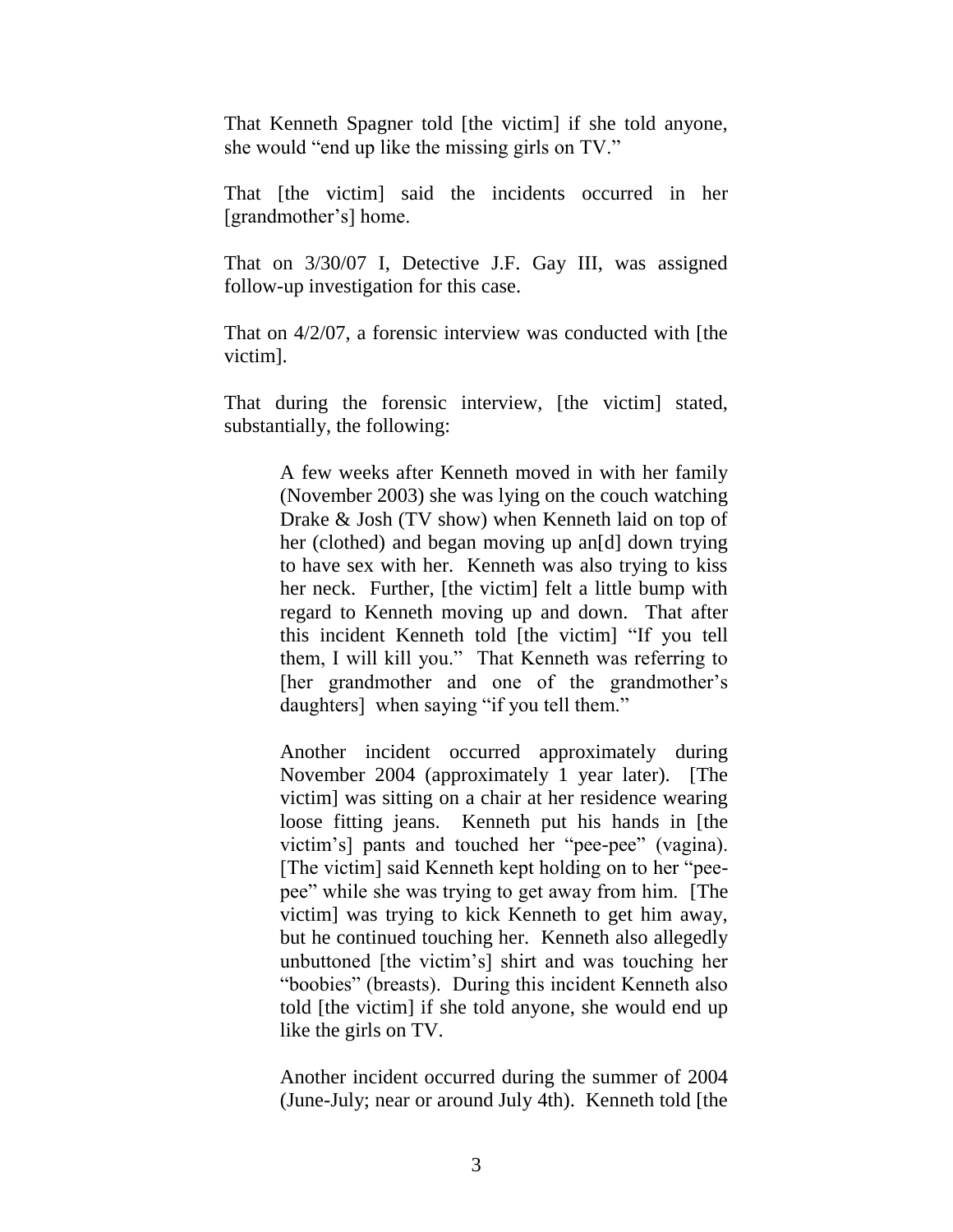victim] to take off her clothes. She took off her pants because she didn't want to end up missing like the girls on TV as she was previously told. Kenneth unzipped his pants and pushed her down. [The victim] felt Kenneth's "dog" (penis) on her "pee-pee" (vagina). She said Kenneth stuck it in her, but couldn't get it all the way in. [The victim] also said yellow stuff would start running out of it ("dog").

On another occasion, Kenneth tried to stick his "dog" in  $[the victim's]$  "butt" (rectum).  $[The victim's]$ grandmother was sleeping when this happened. [The victim] heard Kenneth coming into the kitchen so she hid under the table. Kenneth found her and pulled her out from under the table. Kenneth held [the victim] down on her stomach and tried to stick his "dog" in her butt. Kenneth was not able to put it all the way in. [The victim] said this hurt her. Further, during a sexual assault exam, [the victim] told the Sexual Assault Nurse Examiner (SANE) [] that Kenneth put his penis in her rectum but had to stop because his penis began to bleed (penis and rectum verbiage via SANE).

During another incident, [the victim] slapped Kenneth in the face while he was rubbing up and down on her. She said Kenneth then raised his hand to slap her back, but he never did hit her. This incident occurred in the kitchen while Kenneth was cooking something in the microwave.

[The victim] stated Kenneth touched her "pee-pee" 11 or 12 times total. She never touched Kenneth's penis even though he had asked her to on several occasions.

Kenneth showed [the victim] a knife one time and told her, "If you tell, there is gonna be something happening to you." [The victim] said she thought Kenneth would kill her if she told anyone what was going on.

Another time Kenneth showed [the victim] two things that looked like "dogs" (penises). They were rubber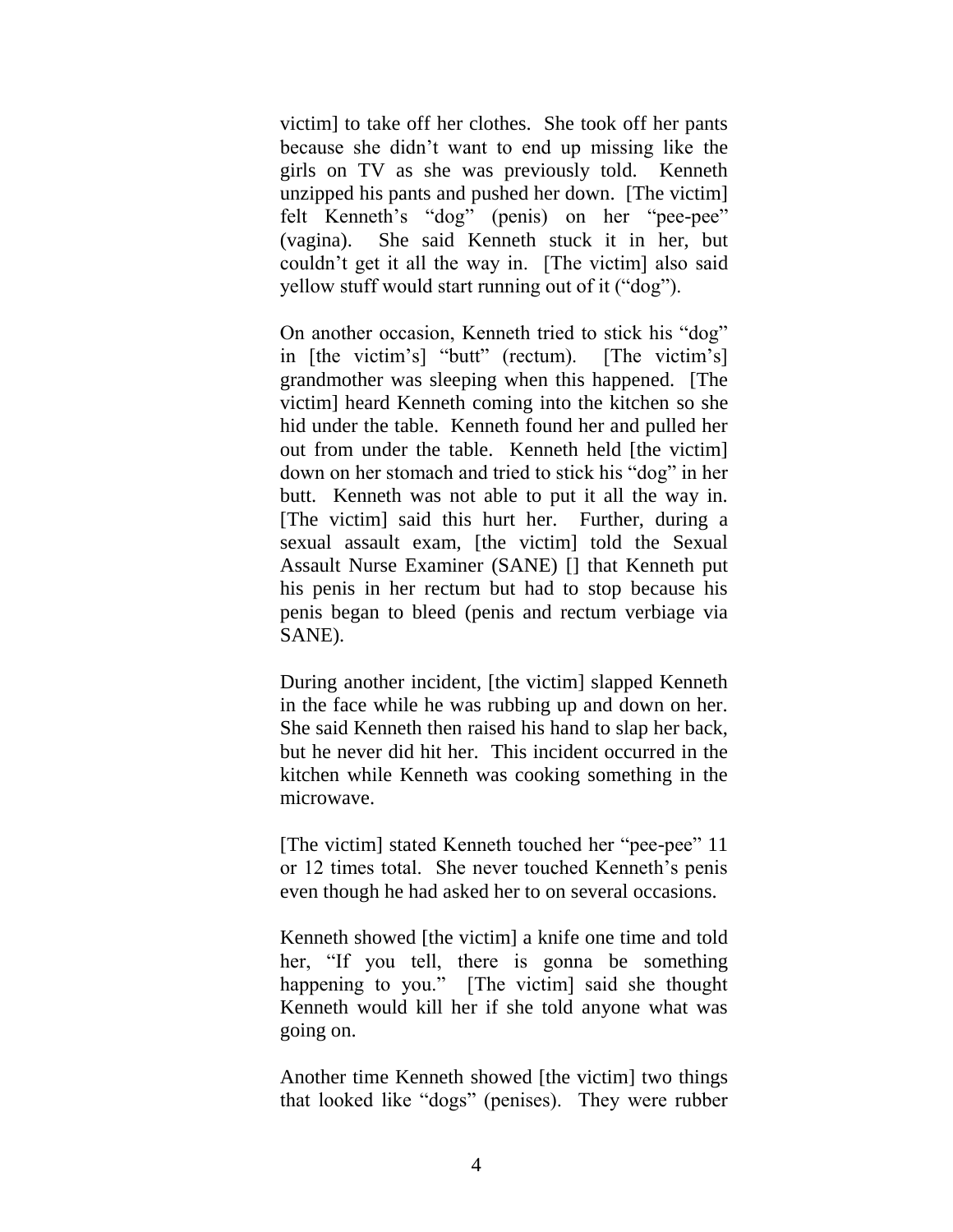and vibrated. Kenneth told her they were used on ladies who are lonely. [The victim] could not remember the colors, but thought they were pink and brown or yellow. She also thought Kenneth kept them in his backpack, but she could not provide a description of the backpack.

It should be noted during the sexual assault exam, [the victim] described Kenneth rubbing a vibrator on her face and stomach. Further, upon interviewing Kenneth's girlfriend, [], she stated she once saw [the victim] put Kenneth's massaging vibrator between her legs. [The girlfriend] said [the victim] told her "this is what Kenny does."

[¶6] The Sexual Assault Nurse Examiner who examined and interviewed the victim at the hospital testified during the trial, and a copy of her written report was admitted into evidence. That report contained the following "Sexual assault history as told by patient":

> The first time he just got on top of me with my clothes and his clothes on. The second time he had his "thingy" out and put it on my tummy. The next time (3rd) he had me watch these girls and people having sex on the TV. He told me I should do what they do and watch this. I told him it was nasty and I will not watch it. Another time he showed me this fake "dog" (clarified by body picture it was the male penis) it was plastic and made noise. I think he has a pink one too. He put it on my chin and moved it down my body he stopped at my private part. He did not put it in me. He did put his thingy inside of my front and back (pointed to vagina and anus $\vert . \vert$

> Another time he tried to pull my pants off and put his "thingy" inside of me. He started to bleed and ran downstairs. Then another time after that he tried sucking on my boobs he pulled my pants down and saw the hair he made up a joke and said "Frog on a Log" and he put his "thingy" inside of me. Last time was about 2 months ago.

[¶7] The victim, who was ten years old at the time of trial, also testified. Because the transcript of her testimony is lengthy, and is interrupted by many questions, we will not repeat it at length here, but will summarize the incidents she described: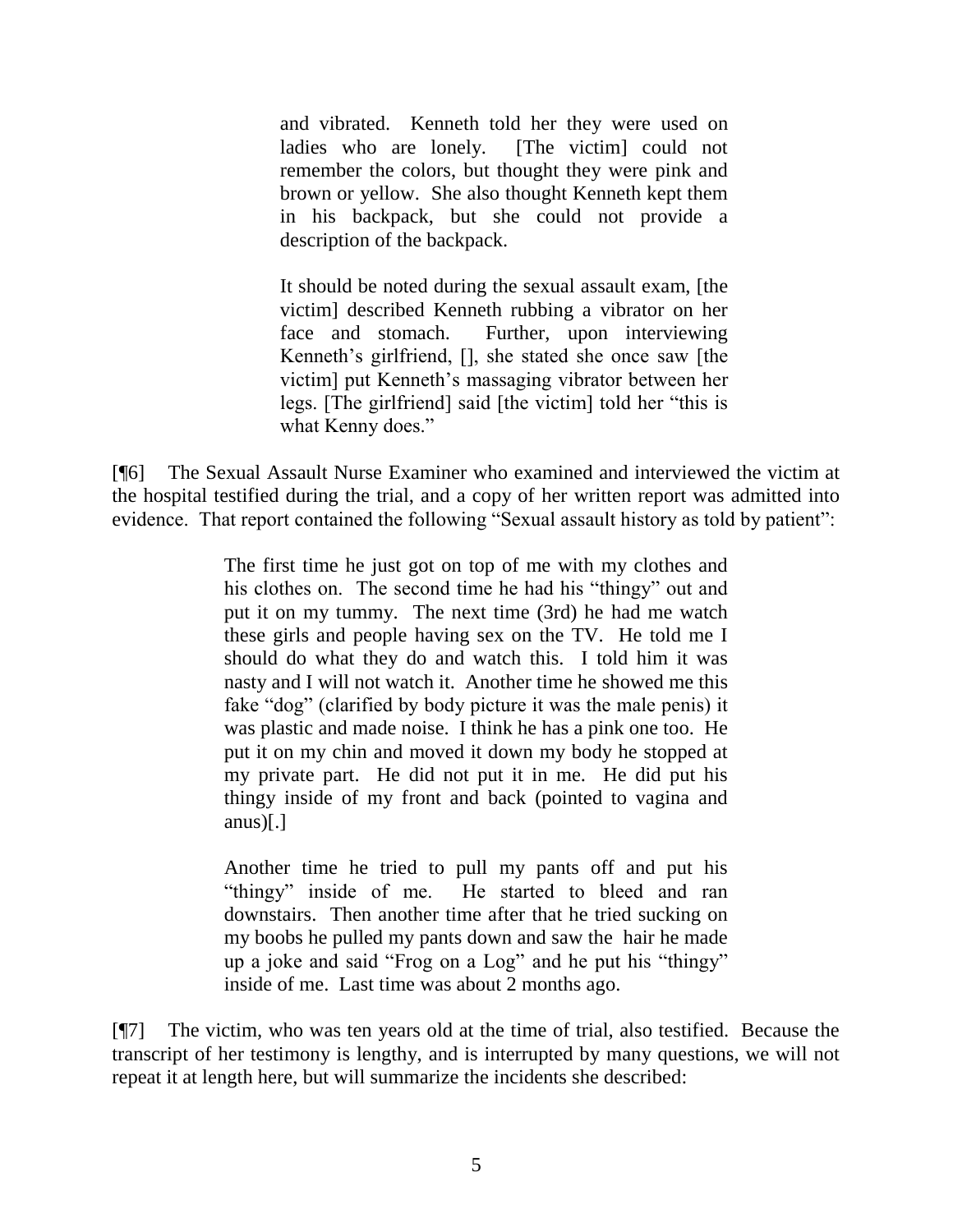1. During the first incident, which happened a couple of weeks after the appellant moved into the house, the victim was in the front room watching "Drake and Josh" on television. After putting a hot dog in the microwave, the appellant put a tape in the VCR and made the victim watch it. The tape showed a man and a woman having sex. The appellant then got on top of the victim, rubbed her breasts, and began going up and down on her body. They were both fully clothed, but she could feel a "lump" that she indicated was his penis.

2. The second incident occurred while the victim was on the couch in the front room, again watching television. The appellant got on top of her, again while both were fully clothed, and tried to kiss her on the neck. The victim slapped the appellant, at which point he raised his hand as if to slap her back, but he did not do so. When he began rubbing her breasts, she pushed him off and he left. The victim did not tell anyone what happened because the appellant told her that she would come up missing like the girls on television. She understood that to mean that he would kill her.

3. In the third incident, the appellant came into the victim's room. He removed her shirt, and then his pants. He was not wearing underwear. He then got on top of her and began going up and down. He stopped and got off when she hit him.

4. The fourth incident took place in the victim's room at her mother's house. The appellant got on top of her while they were both fully clothed and began going up and down. He then touched her vaginal area, first on the outside of her clothing, and then inside her clothing. The incident ended when a neighbor responded to the victim's screams.

5. During a fifth incident, the appellant pushed the victim down on her back on the couch in her grandmother's front room. He pulled his pants and underwear down to his knees, then pulled her pants and underwear down to her knees, and began going up and down on her. During that process, the appellant attempted to insert his penis into both the victim's vagina and her anus. He stopped the attempts when the victim told him "it hurt."

6. A sixth incident occurred at the victim's mother's house in the wintertime. The victim was on the couch, playing PlayStation. The appellant pulled down the victim's pants and underwear, then pulled down his own pants and underwear and attempted to insert his penis into her vagina. When he got off her, the victim saw "yellow stuff" coming out of his penis.

[¶8] At the conclusion of the State's case, the appellant moved for a judgment of acquittal on the first count, on the ground that there was no evidence that any of the alleged crimes occurred during the period charged in that count. In response, the State moved under W.R.Cr.P. 3(e)(2)(B) to amend that count to change the alleged date of the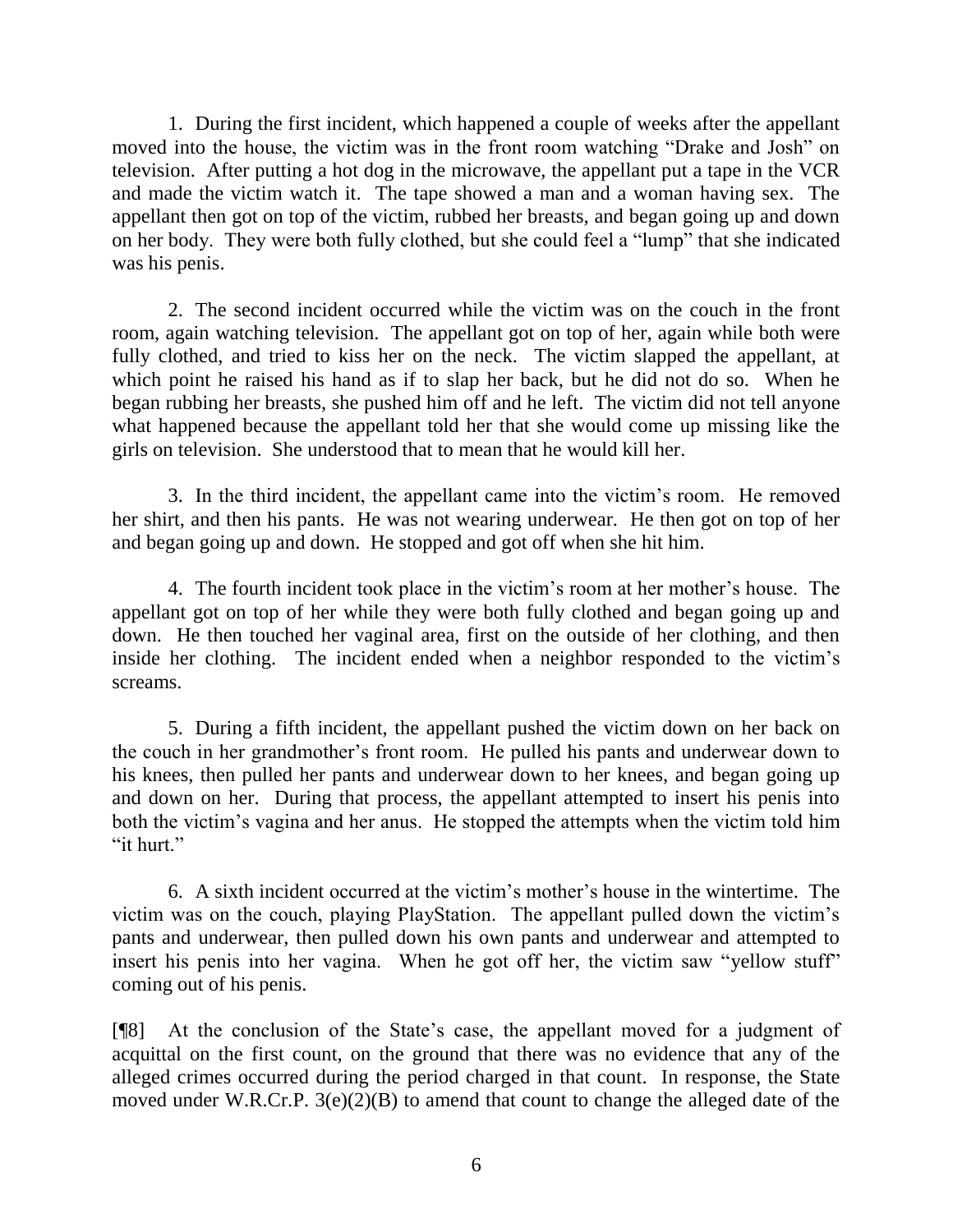occurrence from "between June 1, 2004 and July 31, 2004" to "between November 1, 2003 and January 31, 2007." The district court granted the motion to amend. The court then denied the appellant's motion for judgment of acquittal on all counts, which motion was based upon the alleged vagueness and overbreadth of the allegations, particularly in regard to dates. The appellant preserved his arguments with an appropriate objection.

[¶9] Before closing arguments, the district court read to and gave the jury a verdict form that had been drafted by the State. That verdict form identified the counts by reference to specific evidence:

1. Count I, a first-degree sexual assault charge, was identified as "sexual intrusion on victim in both her vagina and her rectum at [her grandmother's] house."

2. Count II, a first-degree sexual assault charge, was identified as "sexual intrusion on victim in her vagina at [her mother's] house."

3. Count III, a third-degree sexual assault charge, was identified as "sexual contact of victim in front room of [her grandmother's] house while watching 'Drake and Josh' on  $T V$ .

4. Count IV, a third-degree sexual assault charge, was identified as "sexual contact of victim in her room at [her grandmother's] house where she slapped the defendant."

5. Count V, a third-degree sexual assault charge, was identified as "sexual contact" of victim in front room of [her mother's] house when she screamed and the neighbor came to the door."

## **DISCUSSION**

*Did the Information and Affidavit of Probable Cause adequately inform the appellant of the nature and cause of the accusation against him, as required by the Sixth Amendment to the United States Constitution and Article 1, Section 10 of the Wyoming Constitution, and of the essential facts constituting the offense charged, as required by W.R.Cr.P. 3(b)(2)?*

[¶10] An accused has a constitutional right to notice of the charges against him to allow him a fair opportunity to defend against the charges. United States Constitution, Sixth Amendment; Wyo. Const. art. 1 § 10. *See also*, W.R.Cr.P. 3; *Derksen v. State*, 845 P.2d 1383, 1388-89 (Wyo. 1993).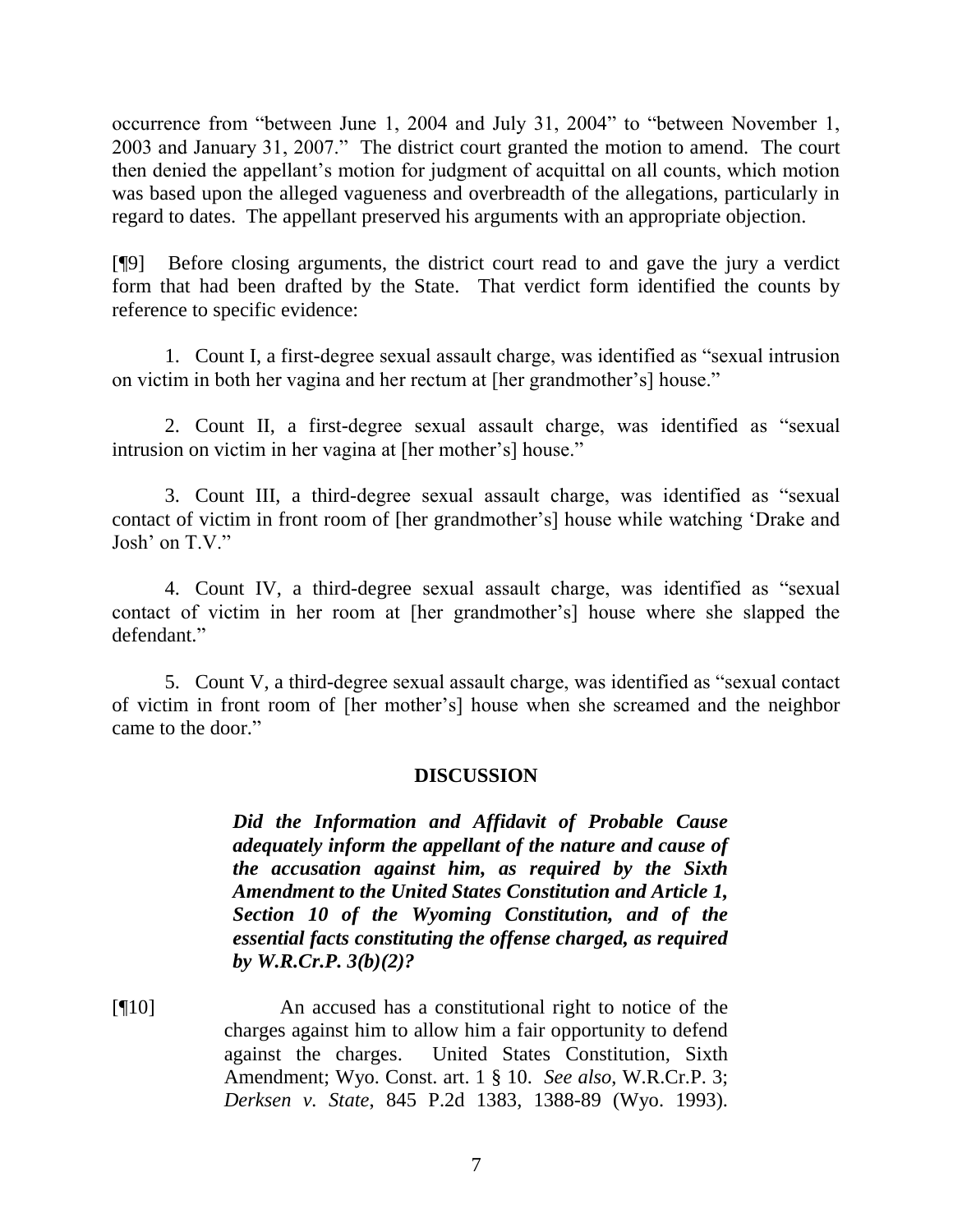Because the right to notice of criminal charges is of constitutional magnitude and the determination on the adequacy of the notice is a question of law, we review the issue *de novo*. *See, e.g., Pena v. State*, 2004 WY 115, ¶ 7, 98 P.3d 857, 862 (Wyo. 2004).

*Barker v. State*, 2006 WY 104, ¶ 14, 141 P.3d 106, 112 (Wyo. 2006). These constitutional provisions and the procedural rule require that an information (1) contain the elements of the offense charged; (2) fairly inform a defendant of the charges against which he must defend; and (3) enable a defendant to plead an acquittal or conviction in bar of future prosecutions for the same offense. *Estrada-Sanchez v. State*, 2003 WY 45,  $\P$  13, 66 P.3d 703, 708 (Wyo. 2003).<sup>3</sup> A detailed affidavit attached to the information may provide some of this information. *Capshaw v. State*, 11 P.3d 905, 910 (Wyo. 2000).

 $[$ [11] We have held that an information is sufficient if it is "in the words of the statute." *Crouse v. State*, 384 P.2d 321, 325 (Wyo. 1963).<sup>4</sup> An information is required to set forth only "ultimate facts," as opposed to "matters of evidence," the latter phrase meaning "particulars as to manner or means, place or circumstance." *Id*. In particular, the allegation of a general time period is adequate in cases of child sexual abuse. *Vernier v. State*, 909 P.2d 1344, 1351 (Wyo. 1996); *see also Baumgartner v. State*, 7 P.3d 912, 916 (Wyo. 2000) (allegation of general time period sufficient when specific date not an element of offense). Even the mistaken allegation of an incorrect time period is not necessarily fatal to the sufficiency of an information. *State v. Koch*, 64 Wyo. 175, 189 P.2d 162, 166-67 (1948).

[¶12] In the instant case, the Information charged two counts of first-degree sexual assault and three counts of third-degree sexual assault, all in the words of the respective statutes. Thus, the appellant was fairly informed of the charges against which he must defend. The third factor in the *Estrada-Sanchez* test is also met because "given the breadth of the charging allegations and the vagueness of the proof as to time, place, and date," the State is precluded from further prosecuting the appellant for any sexual assault crimes against this victim during the full time period alleged. *State v. Wilcox*, 808 P.2d 1028, 1034 (Utah 1991).

[¶13] Finally, we note that Wyoming follows the rule that the sufficiency of an information is determined "from a broad and enlightened standpoint of right reason rather than from a narrow view of technicality and hairsplitting." *Gonzales v. State*, 551 P.2d

  $3$  The content and form of informations is left to court rule by Wyo. Stat. Ann. § 7-1-106(c) (LexisNexis 2007).

<sup>4</sup> The appellant cites repeatedly to *Heywood v. State*, 2007 WY 149, 170 P.3d 1227 (Wyo. 2007), but this case is not like *Heywood*, where the underlying problem was not so much the drafting of the Information, but the drafting of the verdict form, the latter document utterly failing to differentiate one count from another.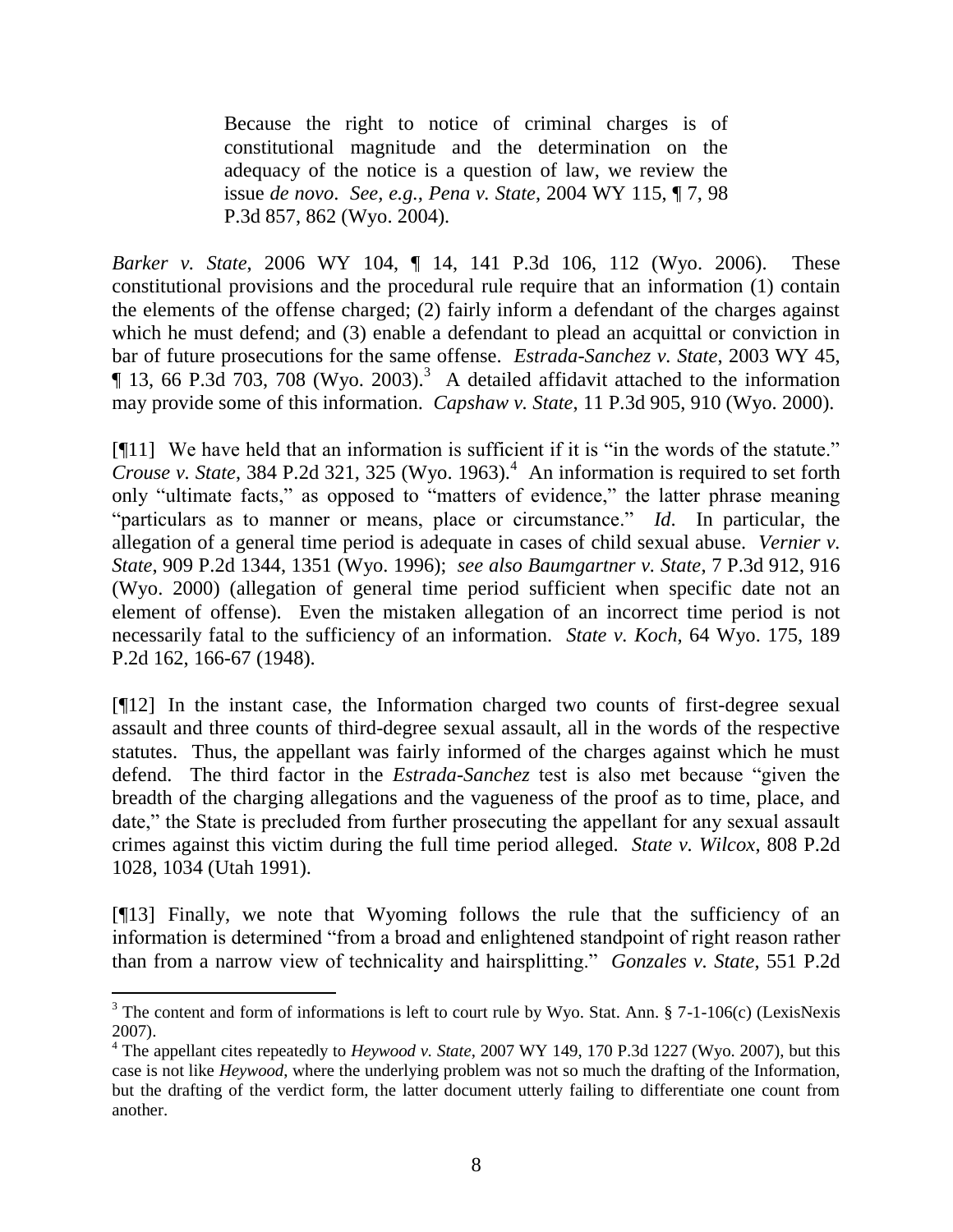929, 931 (Wyo. 1976) (quoting *Robbins v. United States*, 476 F.2d 26, 30 (10th Cir. 1973)). The key is whether the defendant has been "misled to his prejudice." *Id*. Here, where the Affidavit attached to the Information clearly indicated that the sexual assaults began after the appellant moved into the victim's grandmother's house, the appellant was not misled by a general date statement that included periods before he moved into the house. Beyond that, the lack of factual specificity goes not to the constitutional adequacy of the notice, but to the credibility of the State's case. *Wilcox*, 808 P.2d at 1033. While the Information and its supporting Affidavit, even in combination, are not models of clarity, we cannot say that they failed to give the appellant adequate notice of the five crimes with which he was being charged.<sup>5</sup>

> *Was there a fatal variance between the charges contained in the Information and the charges proven at trial, such as to deprive the appellant of his right to due process of law or his right to notice under the Sixth Amendment to the United States Constitution and Article 1, Section 10 of the Wyoming Constitution?*

[¶14] In his Brief, the appellant poses this question as being whether the district court erred in giving the jury a verdict form that identified instances that did not match the instances alleged in the charging documents, and contends that we must apply the same *de novo* standard of review that we applied to the first issue. By contrast, the State phrases the question as being whether the verdict form was a correct jury instruction, with our review being directed toward the question of whether the instructions allowed the jury to apply the law to the facts so as to leave no doubt as to the circumstances under which the crimes were committed. We surmise that the actual issue is as we have stated it above—was there a fatal variance between the charges alleged and the charges proven at trial? Because the question of a variance of this nature implicates the same constitutional notice requirements set forth above, we conclude that our review likewise should be *de novo*.

[¶15] Two major precepts govern the law of variances. First, a variance occurs when the evidence presented at trial proves facts different from those alleged in the information or indictment. Second, a variance is not fatal—that is, it does not require reversal of a conviction—unless the appellant could not have anticipated from the indictment or information what evidence would be admitted at trial, or the conviction would not bar subsequent prosecution. *See Mickelson v. State*, 2008 WY 29, ¶ 12, 178 P.3d 1080, 1084

 <sup>5</sup> The appellant waived his right to a preliminary examination, thereby giving up an opportunity to have the State's case more clearly defined. Furthermore, he waited another seven months before filing a motion for bill of particulars, which motion was denied because it was filed on the Friday before the start of trial on Monday, and because the district court determined that the separate counts could be identified via the verdict form.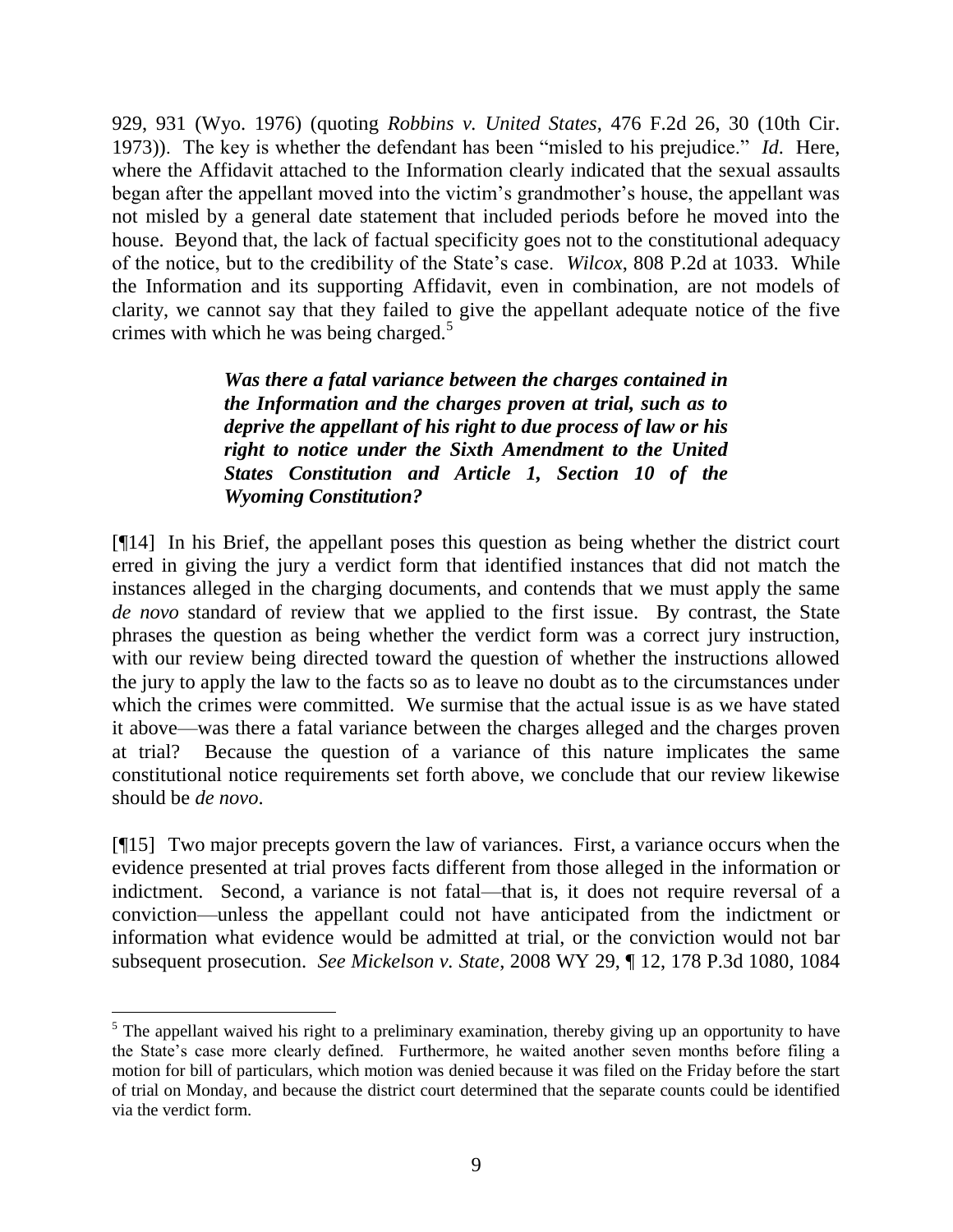(Wyo. 2008); *Rawle v. State*, 2007 WY 59, ¶ 11, 155 P.3d 1024, 1027 (Wyo. 2007); *Estrada-Sanchez*, 2003 WY 45, ¶ 13, 66 P.3d at 708; and *Capshaw*, 11 P.3d at 910. Stated somewhat differently:

> Such a variance is fatal where the instruction submits a new and distinct offense to the jury. *State v. Jones*, 930 S.W.2d 453, 455 (Mo. App. E.D. 1996). Instructing on one form of the offense where the information charges another form of the same offense is not reversible error absent a showing that the variance between the information and the instruction is material and prejudicial. [*State v. Lee*, 841 S.W.2d, 648, 651 (Mo. banc 1992)] Variances are material where they affect whether the defendant received adequate notice of the charges against him. *State v. Whitfield*, 939 S.W.2d 361, 366 (Mo. banc 1997). Variances are prejudicial where they affect the defendant's ability to defend the charge against him. *Id.*

*Weidt v. State*, 2002 WY 74, ¶ 9, 46 P.3d 846, 851 (Wyo. 2002) (quoting *State v. Williams*, 18 S.W.3d 461, 469 (Mo. Ct. App. 2000)). The gist of a fatal variance is that the appellant was misled to his prejudice. *Richey v. State*, 28 Wyo. 117, 201 P. 154, 156 (1921); 41 Am. Jur. 2d *Indictments and Informations* § 254 (2005) (variance immaterial where not of character which could have misled defendant at trial).

[¶16] The appellant's contention is clear. He avers that, because a direct line cannot be drawn between five specific events described in the Affidavit of Probable Cause to the same five specific events described in trial testimony, there is a fatal variance in this case. He focuses upon the verdict form because the district court related each count therein to trial testimony, rather than to facts set forth in the Affidavit.

[¶17] We are not convinced that a variance occurred in this case. The Information charged the appellant with two counts of first-degree sexual assault and three counts of third-degree sexual assault. Those are the charges that went to the jury. Although the time frame during which these assaults were alleged to have occurred was lengthy, and the time period originally alleged for the first count was wrong, all of the conduct clearly was alleged to have occurred after the appellant moved into the victim's grandmother's house. That was the time period proven at trial. Further, although the victim's trial testimony did not exactly track the facts set forth in the Affidavit of Probable Cause, any reasonable defendant and his counsel would have anticipated that a ten-year-old victim of repeated sexual abuse might not give a verbatim recital of her earlier reports of the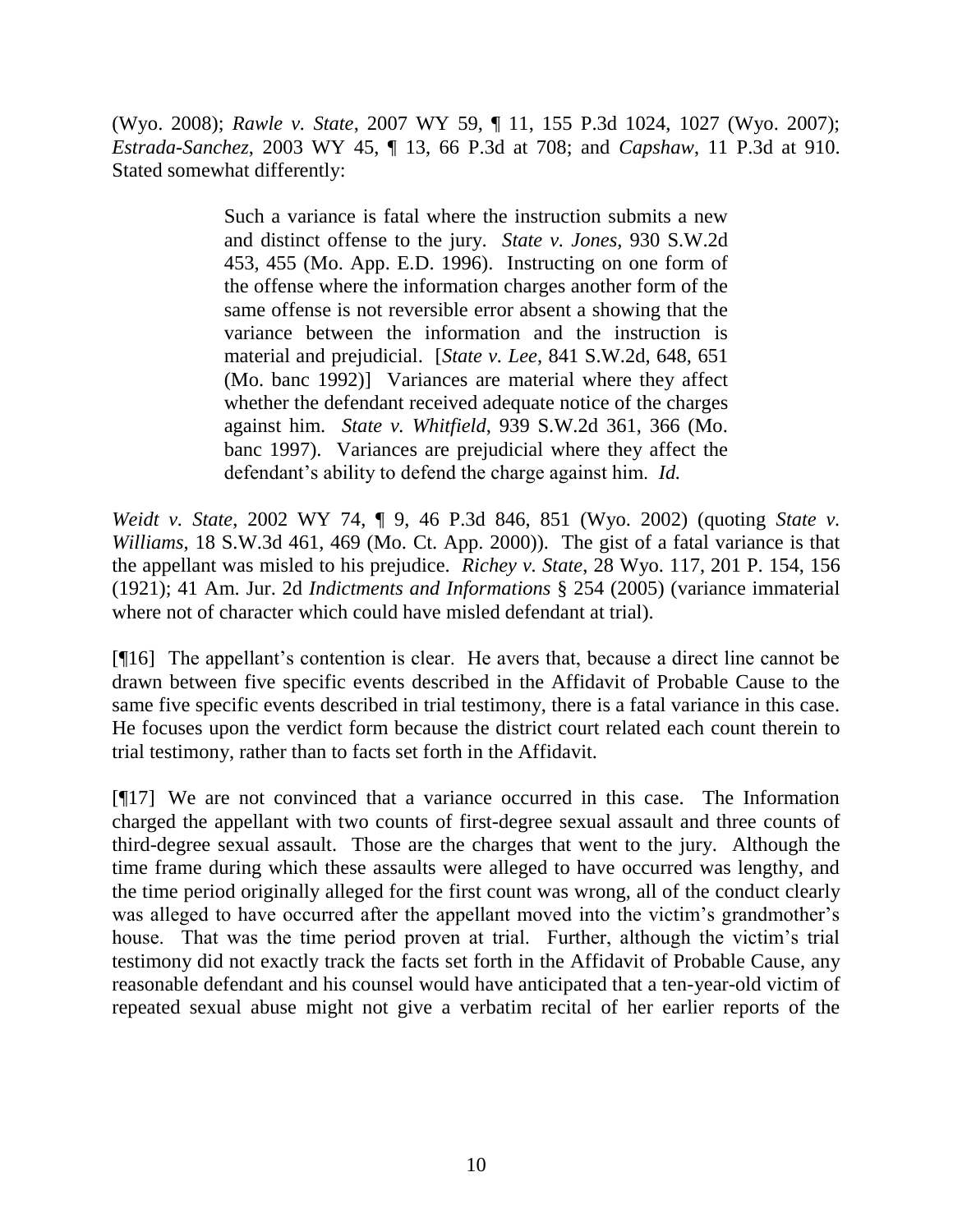crimes. Any discrepancies were fodder for cross-examination and closing argument, but there was not such a material difference in the description of the conduct as to constitute a variance.<sup>6</sup>

[¶18] Even if we were to find that a variance existed between the Information and the trial testimony, we would not find that it materially prejudiced the appellant. The number of charges remained the same, the nature of the charges remained the same, and the character of the evidence remained the same. Any discrepancies in the young victim's testimony did not mislead the appellant as to what he was there to defend. As noted above, the contrary was true—the testimonial differences inured to his benefit insofar as they undermined the victim's credibility. *Wilcox,* 808 P.2d at 1033.

> *Did the district court abuse its discretion or deprive the appellant of his right to due process of law or his right to notice under the Sixth Amendment to the United States Constitution and Article 1, Section 10 of the Wyoming Constitution by granting the State's motion to amend Count I of the Information, after the State had rested and after the appellant had moved for a judgment of acquittal?*

[¶19] Through cross-examination, defense counsel established that all of the alleged sexual assaults occurred after the appellant moved into the victim's grandmother's house in 2005. At the end of the State's case, counsel then moved for a judgment of acquittal on the first count, which count alleged first-degree sexual assault between June 1, 2004 and July 31, 2004. In response, the State moved to amend the Information to allege an occurrence between November 1, 2003 and January 31, 2007, the same dates alleged in the other counts. The district court granted the motion.

[¶20] Motions to amend an information are governed by W.R.Cr.P. 3(e), which reads as follows:

> (e) *Amendment of information or citation.* – Without leave of the court, the attorney for the state may amend an information or citation until five days before a preliminary examination in a case required to be tried in district court or until five days before trial for a case not required to be tried in district court. The court may permit an information or citation to be amended:

<sup>&</sup>lt;sup>6</sup> Where time is not an essential element of an offense, the State need not prove the date of the offense with specificity. *Lee v. State*, 2001 WY 129, ¶ 11, 36 P.3d 1133, 1138 (Wyo. 2001); *Stewart v. State,* 724 P.2d 439, 441 (Wyo. 1986); 41 Am. Jur. 2d *Indictments and Informations* § 262 (2005). The same is true of place. 41 Am. Jur. 2d *Indictments and Informations* § 265 (2005).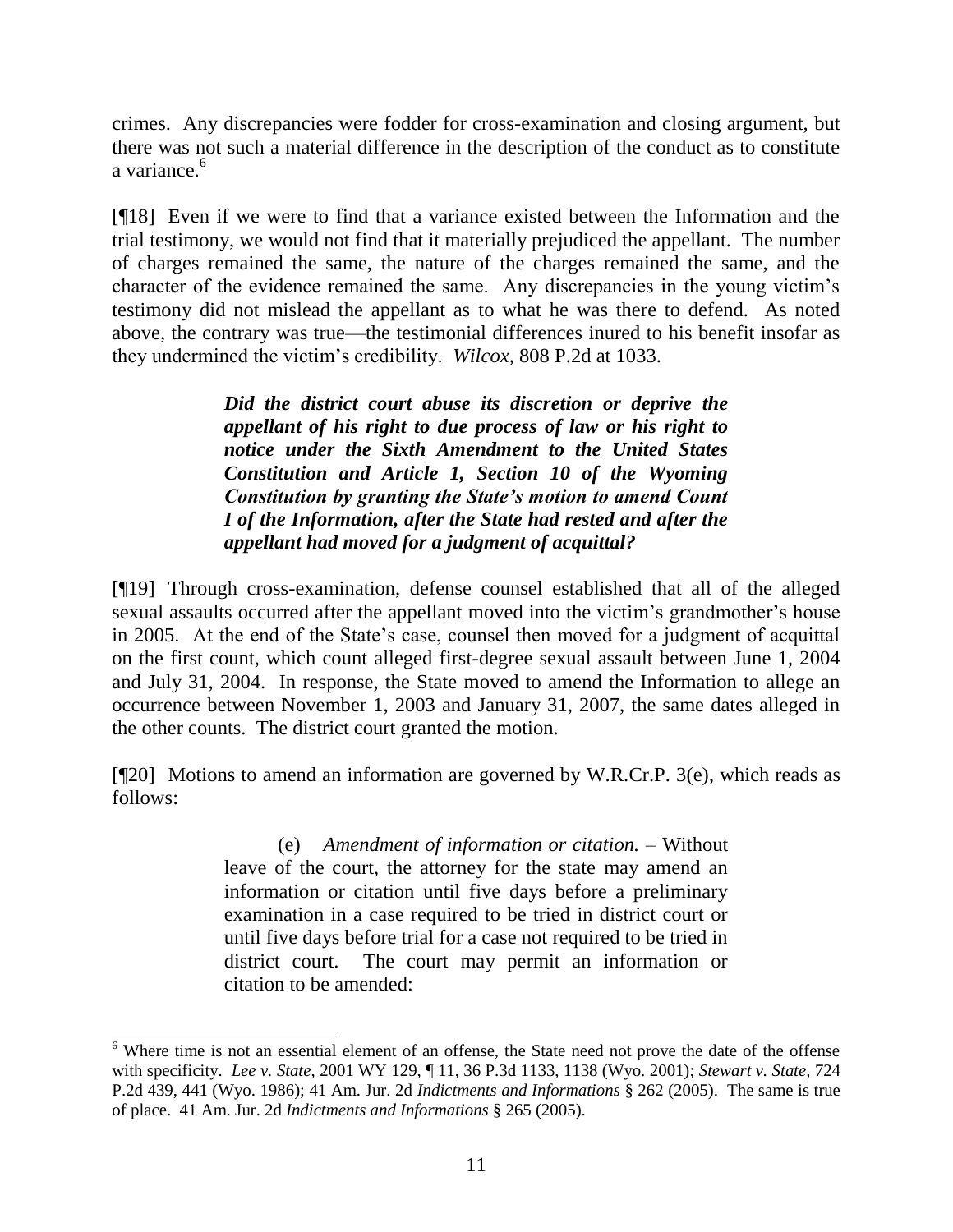(1) With the defendant's consent, at any time before sentencing.

(2) Whether or not the defendant consents:

(A) At any time before trial if substantial rights of the defendant are not prejudiced.

(B) At any time before verdict or finding if no additional or different offense is charged and if substantial rights of the defendant are not prejudiced.

[¶21] We review a district court's decision to grant or deny a motion for leave to amend an information for an abuse of discretion, with that review focusing upon the question of whether the district court "could reasonably conclude as it did and whether any facet of its ruling was arbitrary or capricious.‖ *Wilkening v. State*, 2005 WY 127, ¶ 23, 120 P.3d 680, 687 (Wyo. 2005) (quoting *Burton v. State*, 2002 WY 71, ¶ 44, 46 P.3d 309, 320 (Wyo. 2002)). The admonitions in subsection (2)(B) that no additional or different offense is charged, and that the defendant not be prejudiced, are founded in the defendant's constitutional right to know the charges against him in order to be able to prepare a defense. *Meek v. State*, 2002 WY 1, ¶ 16, 37 P.3d 1279, 1284 (Wyo. 2002).

[¶22] In large part, this issue has been decided against the appellant through our resolution of the first two issues. We have concluded that the appellant was not prejudiced by the claimed variance between the facts alleged and the facts proven. In particular, we have found that the appellant was not misled by the dates stated in the Information and in the Affidavit of Probable Cause because it was always made clear that the events allegedly occurred after he moved into, and before he moved out of, the victim's grandmother's house.

[¶23] In opposing the motion to amend the date of the alleged offense in Count I, defense counsel argued that the appellant "has an absolute defense to this charge the way it is charged now." We do not believe that this is the type of "prejudice" that W.R.Cr.P.  $3(e)(2)(B)$  contemplates. The appellant was not misled into believing that he actually was defending the allegation of a crime that took place in 2004. Rather, he was trying to take advantage of a clear mistake in a child sexual assault victim's recitation of dates. He was playing the judicial equivalent of "gotcha." In truth, no additional or different offense was charged via the amendment, and substantial rights of the appellant were not prejudiced.